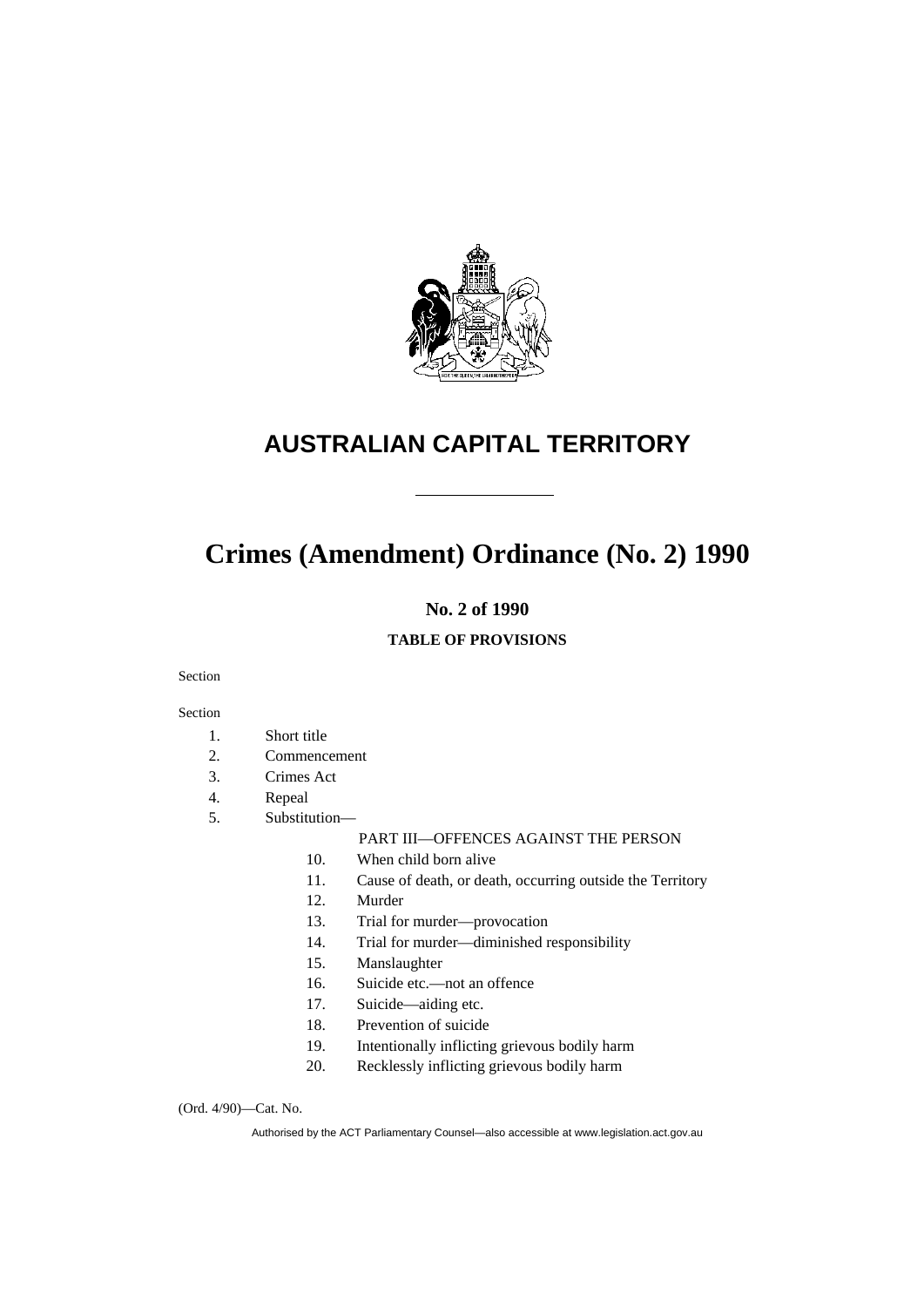#### **TABLE OF PROVISIONS**—continued

#### Section

#### 21. Wounding

- 22. Assault with intent to commit certain indictable offences
- 23. Inflicting actual bodily harm
- 24. Assault occasioning actual bodily harm
- 25. Causing grievous bodily harm
- 26. Common assault
- 27. Acts endangering life etc.
- 28. Acts endangering health etc.
- 29. Culpable driving of motor vehicle
- 30. Threat to kill
- 31. Threat to inflict grievous bodily harm
- 32. Demands accompanied by threats
- 33. Possession of object with intent to kill etc.
- 34. Forcible confinement
- 35. Torture
- 36. Abduction of young person
- 37. Kidnapping
- 38. Unlawfully taking child etc.
- 39. Exposing or abandoning child
- 40. Child destruction
- 41. Childbirth—grievous bodily harm
- 42. Procuring own miscarriage
- 43. Procuring another's miscarriage
- 44. Procuring drugs etc. to procure miscarriage
- 45. Concealment of birth
- 46. Misconduct with regard to corpses
- 47. Alternative verdicts
- 6. Alternative verdicts
- 7. Indictment for murder or manslaughter
- 8. Insertion—

427A. Multiple alternative verdicts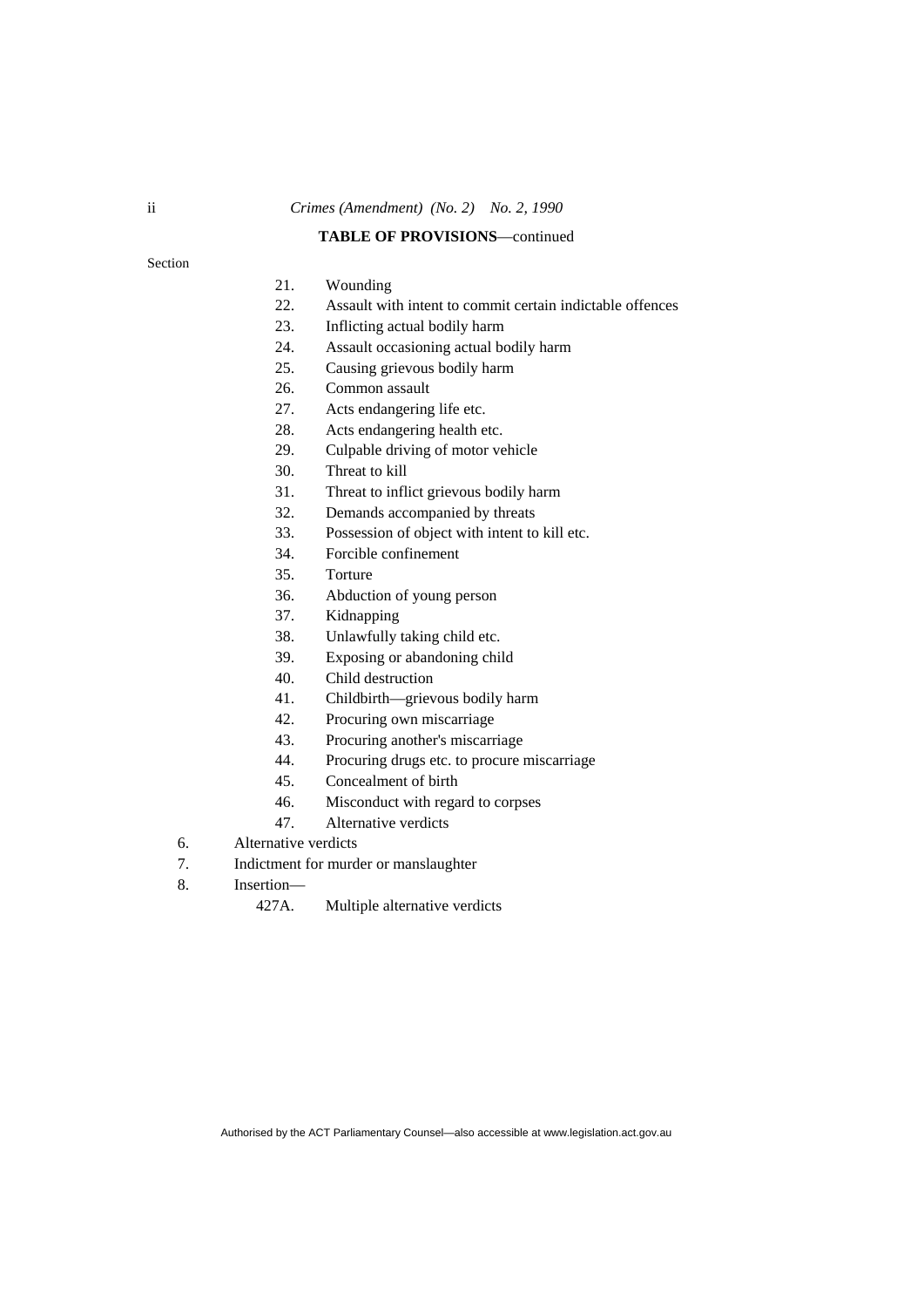

# **AUSTRALIAN CAPITAL TERRITORY**

# **Crimes (Amendment) Ordinance (No. 2) 1990**

**No. 2 of 1990** 

I, THE GOVERNOR-GENERAL of the Commonwealth of Australia, acting with the advice of the Federal Executive Council, hereby make the following Ordinance under the *Seat of Government (Administration) Act 1910*.

Dated 16 May 1990.

 BILL HAYDEN Governor-General

By His Excellency's Command,

MICHAEL DUFFY Attorney-General

An Ordinance to amend the Crimes Act, 1900 of the State of New South Wales in its application in the Territory

# **Short title**

**1.** This Ordinance may be cited as the *Crimes (Amendment) Ordinance (No. 2) 1990.*1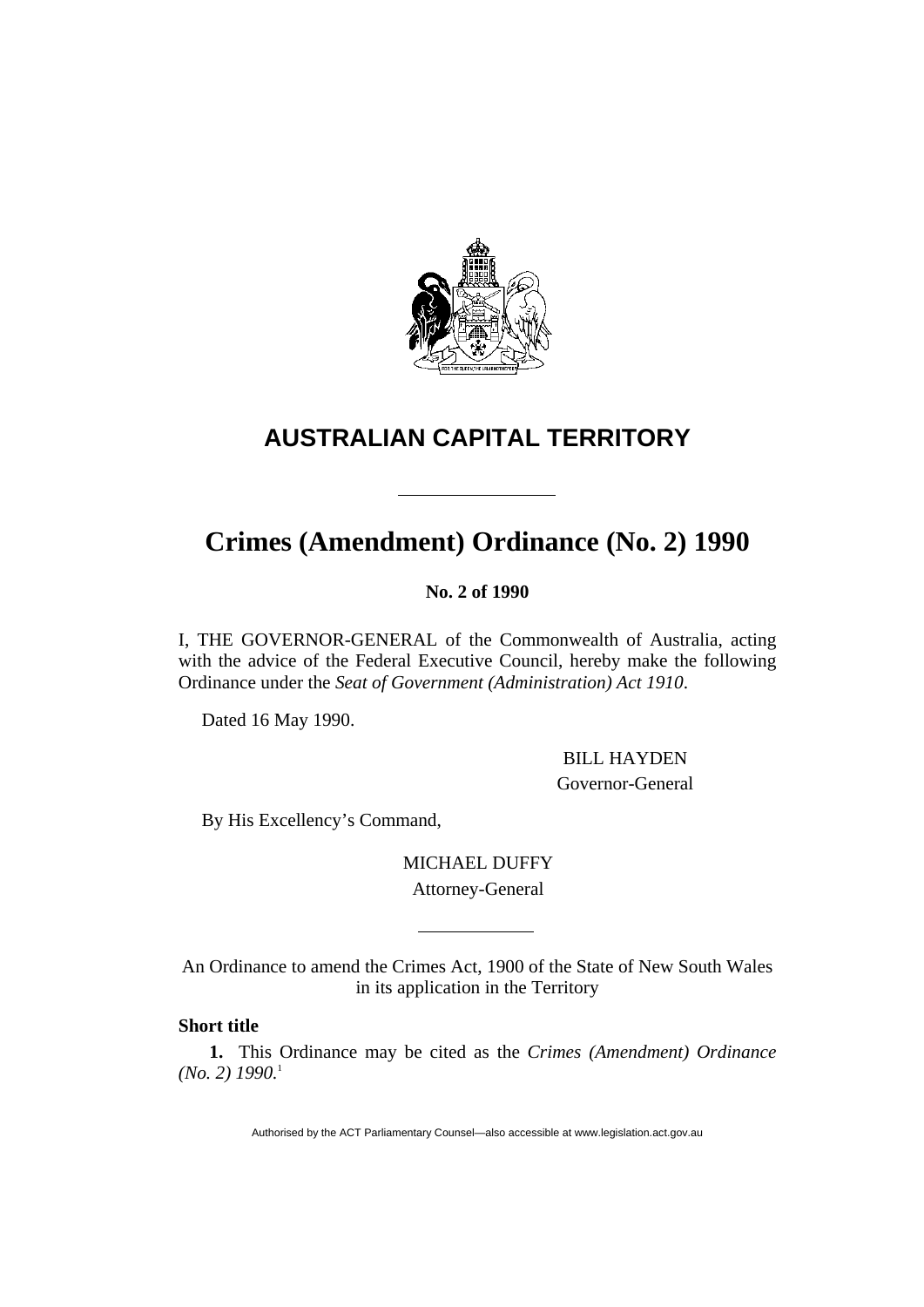#### **Commencement**

**2.** This Ordinance commences on 15 June 1990.

#### **Crimes Act**

**3.** In this Ordinance, "Crimes Act" means the Crimes Act, 1900 of the State of New South Wales in its application in the Territory.

### **Repeal**

**4.** Section 5 of the Crimes Act is repealed.

#### **Substitution**

**5.** Part III of the Crimes Act is repealed and the following Part substituted:

# **"PART III—OFFENCES AGAINST THE PERSON**

#### **When child born alive**

"10. For the purposes of this Part, a child shall be taken to have been born alive if he or she has breathed and has been wholly born, whether or not he or she has had an independent circulation.

# **Cause of death, or death, occurring outside the Territory**

"11. Where, in respect of a homicide—

- (a) the death occurred within the Territory but the cause of death occurred outside the Territory; or
- (b) the death occurred outside the Territory but the cause of death occurred within the Territory;

the matter may be dealt with in all respects as if both the cause of death and the death had occurred within the Territory.

# **Murder**

"12. (1) A person commits murder if he or she causes the death of another person—

- (a) intending to cause the death of any person; or
- (b) with reckless indifference to the probability of causing the death of any person.

"(2) A person who commits murder is guilty of an offence punishable, on conviction, by imprisonment for life.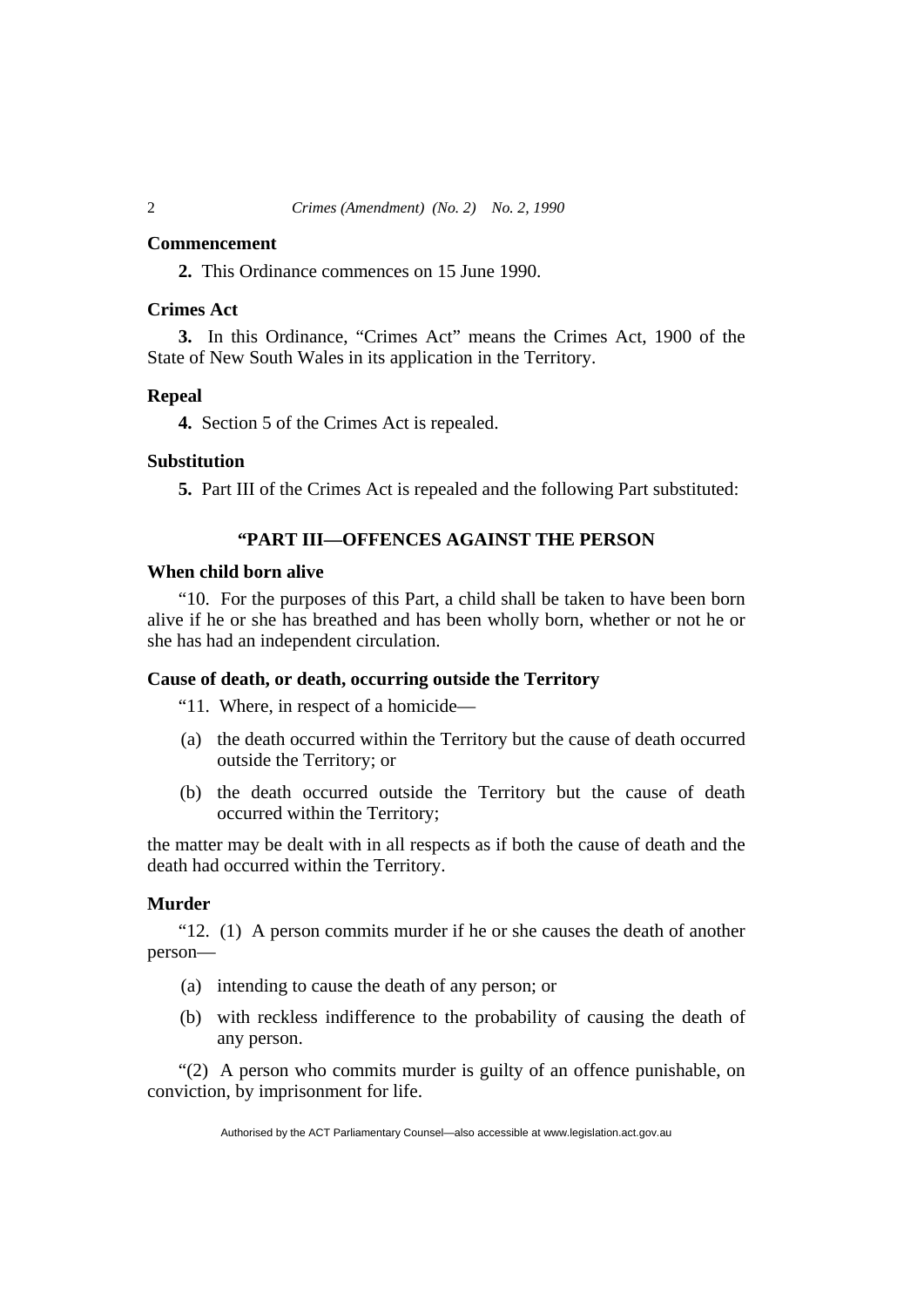#### **Trial for murder—provocation**

"13. (1) Where, on a trial for murder—

- (a) it appears that the act or omission causing death occurred under provocation; and
- (b) but for this subsection and the provocation, the jury would have found the accused guilty of murder;

the jury shall acquit the accused of murder and find him or her guilty of manslaughter.

"(2) For the purposes of subsection (1), an act or omission causing death shall be taken to have occurred under provocation where—

- (a) the act or omission was the result of the accused's loss of self-control induced by any conduct of the deceased (including grossly insulting words or gestures) towards or affecting the accused; and
- (b) the conduct of the deceased was such as could have induced an ordinary person in the position of the accused to have so far lost selfcontrol—
	- (i) as to have formed an intent to kill the deceased; or
	- (ii) as to be recklessly indifferent to the probability of causing the deceased's death;

whether that conduct of the deceased occurred immediately before the act or omission causing death or at any previous time.

"(3) For the purpose of determining whether an act or omission causing death occurred under provocation, there is no rule of law that provocation is negatived if—

- (a) there was not a reasonable proportion between the act or omission causing death and the conduct of the deceased that induced the act or omission;
- (b) the act or omission causing death did not occur suddenly; or
- (c) the act or omission causing death occurred with any intent to take life or inflict grievous bodily harm.

"(4) Where, on a trial for murder, there is evidence that the act or omission causing death occurred under provocation, the onus of proving beyond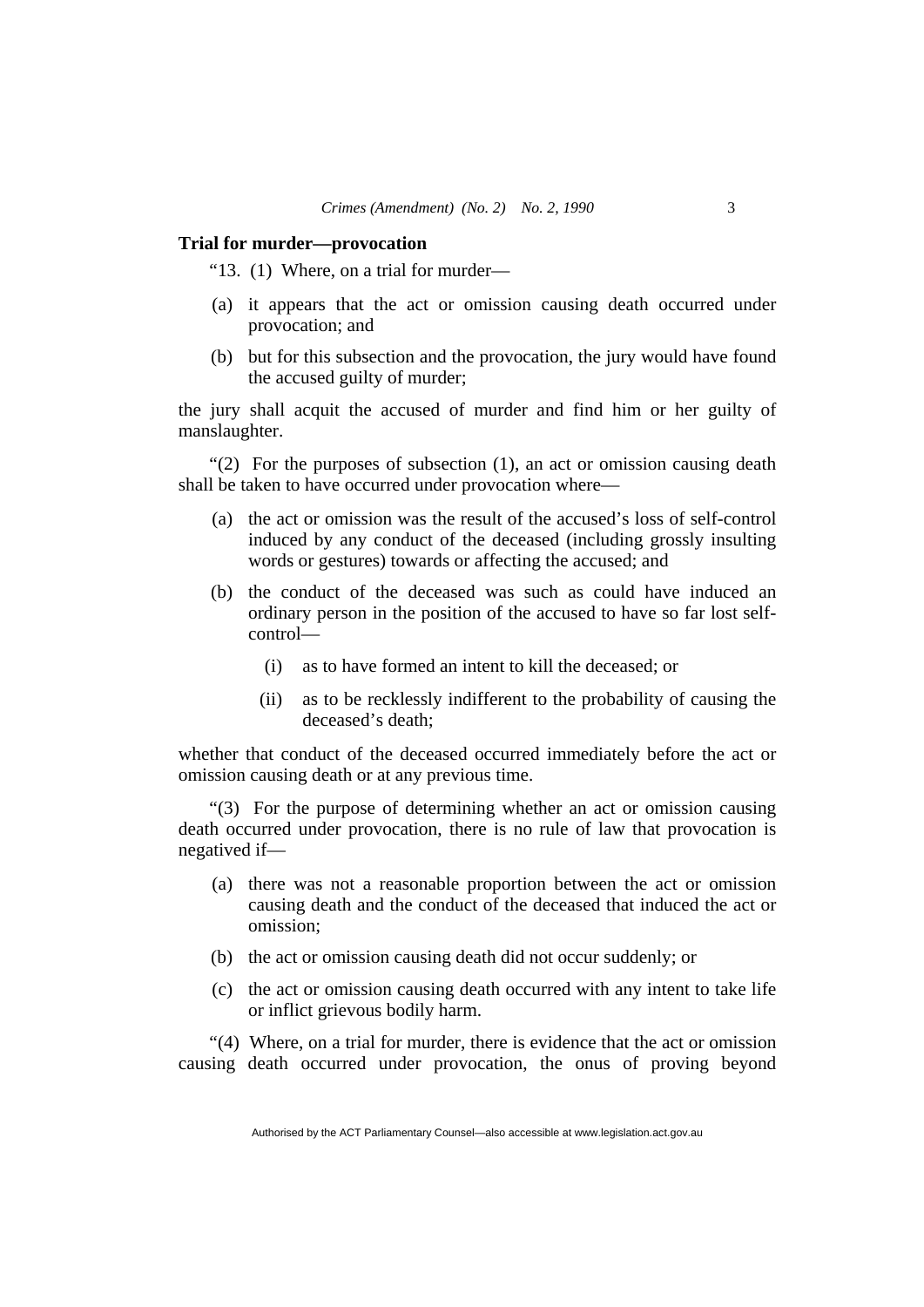reasonable doubt that the act or omission did not occur under provocation lies on the prosecution.

"(5) This section does not exclude or limit any defence to a charge of murder.

#### **Trial for murder—diminished responsibility**

"14. (1) A person on trial for murder shall not be convicted of murder if, when the act or omission causing death occurred, the accused was suffering from an abnormality of mind (whether arising from a condition of arrested or retarded development of mind or any inherent cause or whether it was induced by disease or injury) that substantially impaired his or her mental responsibility for the act or omission.

"(2) An accused has the onus of proving that he or she is, by virtue of subsection (1), not liable to be convicted of murder.

"(3) A person who, but for subsection (1), would be liable (whether as principal or accessory) to be convicted of murder is liable to be convicted of manslaughter.

"(4) The fact that a person is, by virtue of subsection (1), not liable to be convicted of murder does not affect the question whether any other person is liable to be convicted of murder in respect of the same death.

"(5) Where, on a trial for murder, the accused contends—

- (a) that he or she is entitled to be acquitted on the ground that he or she was mentally ill at the time of the act or omission causing the death; or
- (b) that he or she is, by virtue of subsection (1), not liable to be convicted of murder;

the prosecution may offer evidence tending to prove the other of those contentions and the court may give directions as to the stage of the proceedings at which that evidence may be offered.

#### **Manslaughter**

"15. (1) Except where a law expressly provides otherwise, an unlawful homicide that is not, by virtue of section 12, murder shall be taken to be manslaughter.

"(2) A person who commits manslaughter is guilty of an offence punishable, on conviction, by imprisonment for 20 years.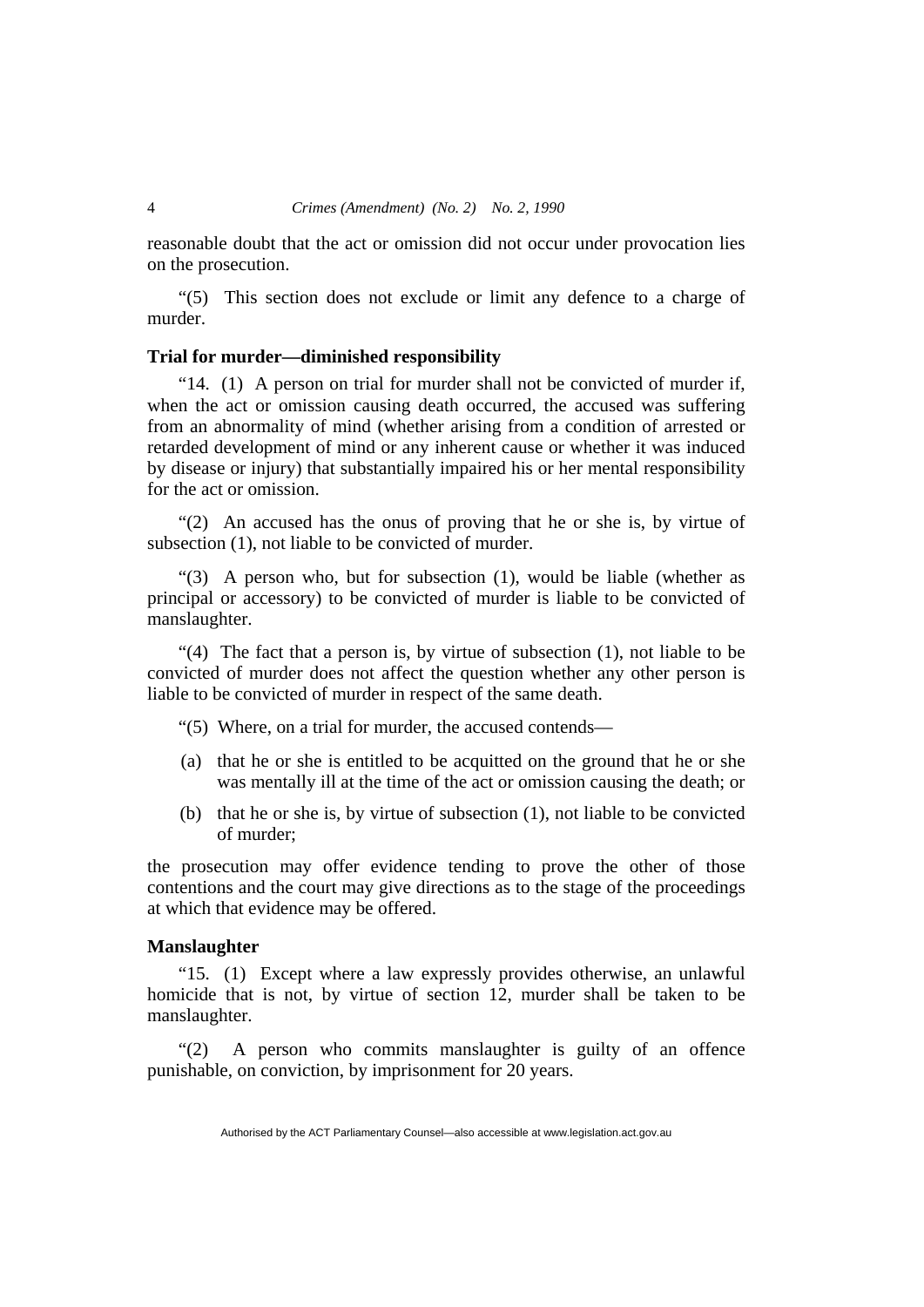#### **Suicide etc.—not an offence**

"16. The rule of law that it is an offence for a person to commit, or to attempt to commit, suicide is abolished.

### **Suicide—aiding etc.**

"17. (1) A person who aids or abets the suicide or attempted suicide of another person is guilty of an offence punishable, on conviction, by imprisonment for 10 years.

"(2) Where—

- (a) a person incites or counsels another person to commit suicide; and
- (b) the other person commits, or attempts to commit, suicide as a consequence of that incitement or counselling;

the first-mentioned person is guilty of an offence punishable, on conviction, by imprisonment for 10 years.

#### **Prevention of suicide**

"18. It is lawful for a person to use such force as is reasonable to prevent the suicide of another person or any act which the person believes on reasonable grounds would, if committed, result in the suicide of another person.

#### **Intentionally inflicting grievous bodily harm**

"19. A person who intentionally inflicts grievous bodily harm on another person is guilty of an offence punishable, on conviction, by imprisonment for 15 years.

# **Recklessly inflicting grievous bodily harm**

"20. A person who recklessly inflicts grievous bodily harm on another person is guilty of an offence punishable, on conviction, by imprisonment for 10 years.

#### **Wounding**

"21. A person who intentionally wounds another person is guilty of an offence punishable, on conviction, by imprisonment for 5 years.

### **Assault with intent to commit certain indictable offences**

"22. A person who assaults another person with intent to commit another offence against this Part punishable by imprisonment for a maximum period of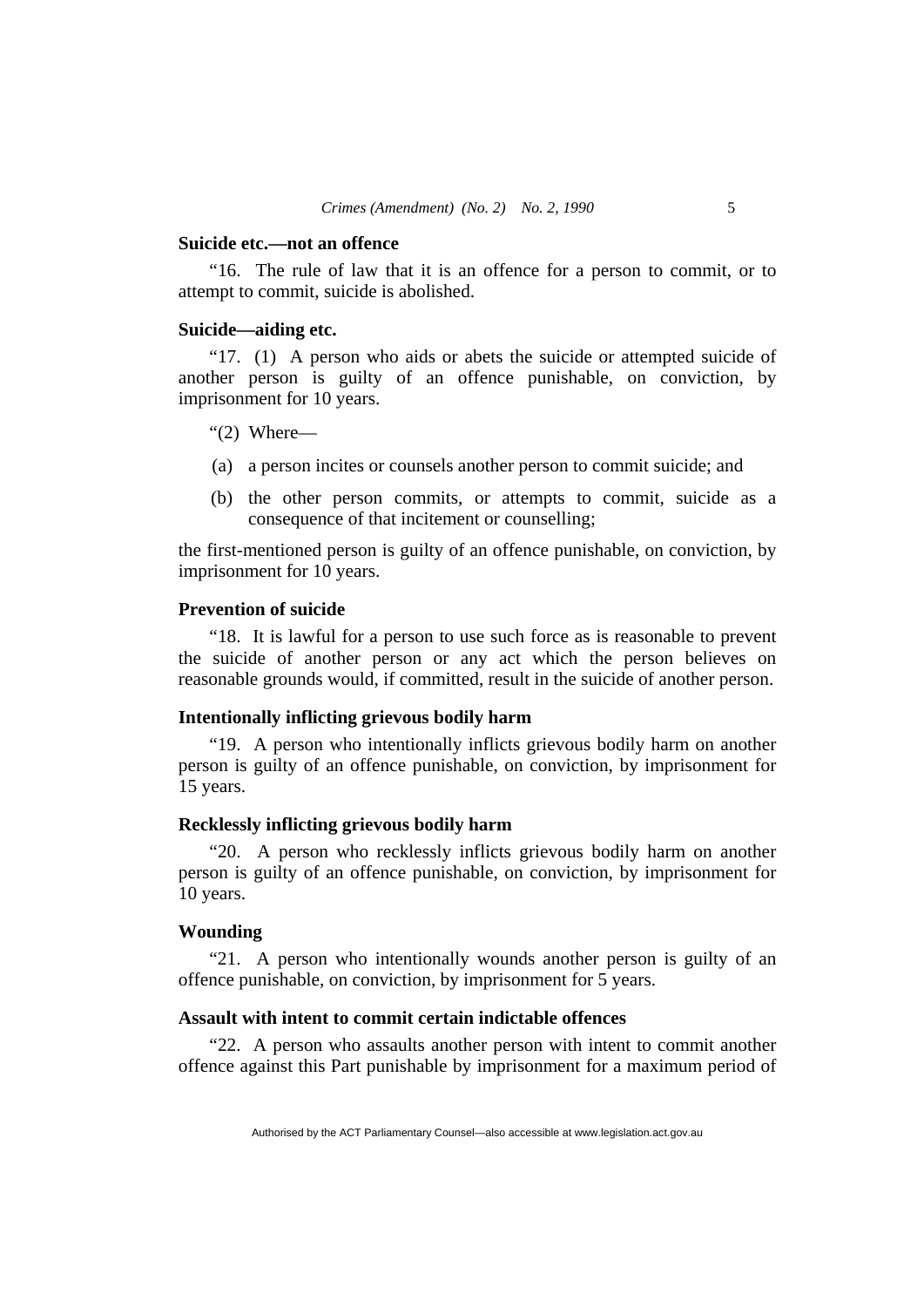5 years or longer is guilty of an offence punishable, on conviction, by imprisonment for 5 years.

#### **Inflicting actual bodily harm**

"23. A person who intentionally or recklessly inflicts actual bodily harm on another person is guilty of an offence punishable, on conviction, by imprisonment for 5 years.

#### **Assault occasioning actual bodily harm**

"24. A person who assaults another person and thereby occasions actual bodily harm is guilty of an offence punishable, on conviction, by imprisonment for 5 years.

#### **Causing grievous bodily harm**

"25. A person who, by any unlawful or negligent act or omission, causes grievous bodily harm to another person is guilty of an offence punishable, on conviction, by imprisonment for 2 years.

#### **Common assault**

"26. A person who assaults another person is guilty of an offence punishable, on conviction, by imprisonment for 2 years.

# **Acts endangering life etc.**

"27.  $(1)$  In this section—

'conveyance' means a vehicle (including an aircraft) or vessel of a kind used for transporting persons, animals or goods;

'public utility service' means—

- (a) the supply of electricity, gas or water;
- (b) the supply of fuel; or
- (c) the collection and disposal of sewerage and other waste;

as a service to the public;

'transport facility' means a facility provided to permit the transportation of persons, animals or goods, whether by air or over land or water, or provided in connection with such transportation.

"(2) For the purposes of paragraph  $(3)$  (g), an interference shall be taken to include any act or omission which, whether temporarily or permanently,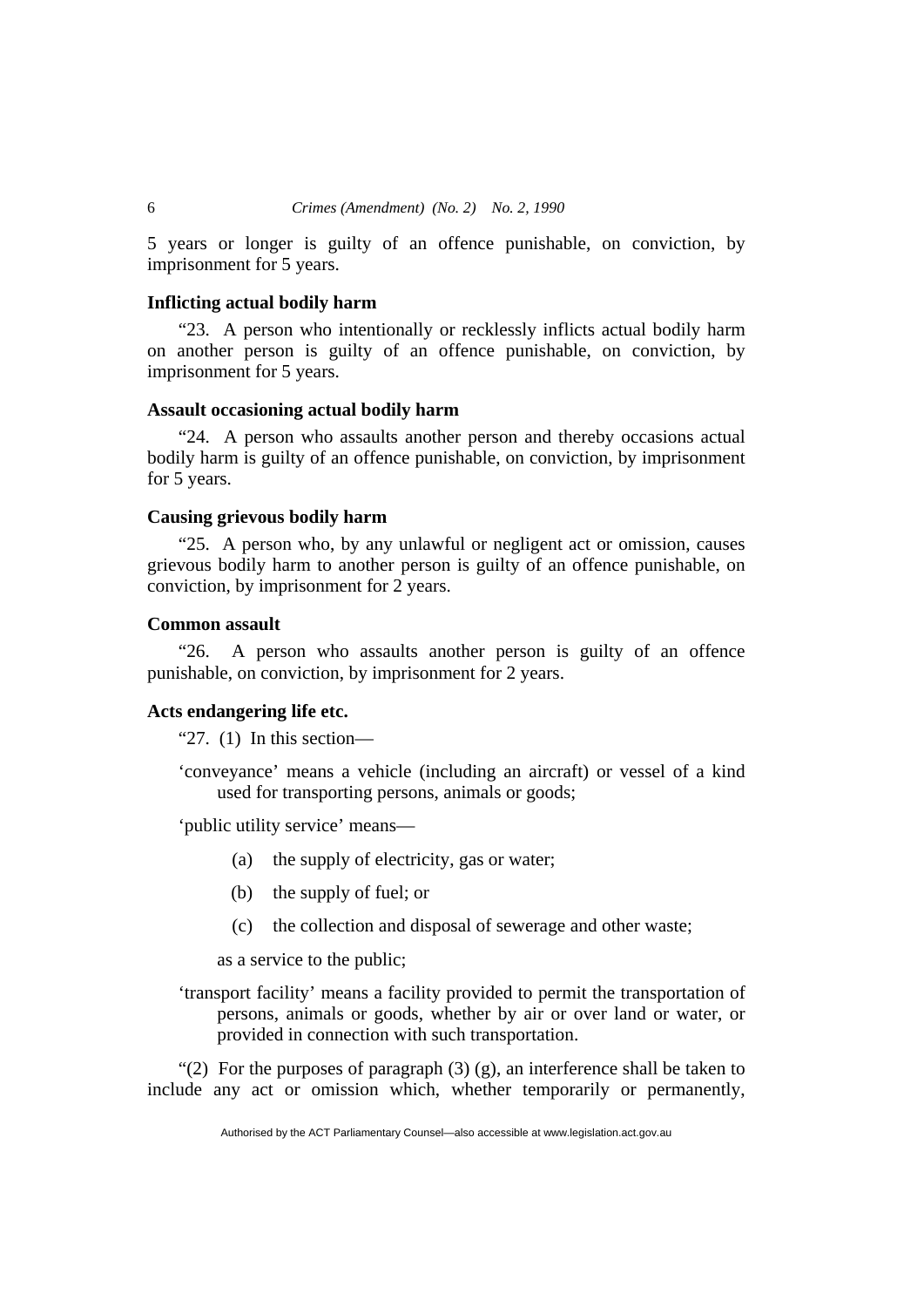damages, renders inoperative, obstructs, causes to malfunction or puts to an improper purpose.

- "(3) A person who intentionally and unlawfully—
- (a) chokes, suffocates or strangles another person so as to render that person insensible or unconscious or, by any other means, renders another person insensible or unconscious;
- (b) administers to, or causes to be taken by, another person any stupefying or overpowering drug or poison or any other injurious substance likely to endanger human life or cause a person grievous bodily harm;
- (c) uses against another person any offensive weapon likely to endanger human life or cause a person grievous bodily harm;
- (d) discharges any loaded arms at another person or so as to cause another person reasonable apprehension for his or her safety;
- (e) causes an explosion or throws, places, sends or otherwise uses any explosive device or any explosive, corrosive or inflammable substance in circumstances likely to endanger human life or cause a person grievous bodily harm;
- (f) sets a trap or device for the purpose of creating circumstances likely to endanger human life or cause a person (including a trespasser) grievous bodily harm; or
- (g) interferes with any conveyance or transport facility or any public utility service in circumstances likely to endanger human life or cause a person grievous bodily harm;

is guilty of an offence punishable, on conviction, by imprisonment for 10 years.

- "(4) A person who does an act referred to in subsection (3)—
- (a) intending to commit an indictable offence against this Part punishable by imprisonment for a maximum period exceeding 10 years;
- (b) intending to prevent or hinder his or her lawful apprehension or detention or that of another person; or
- (c) intending to prevent or hinder a police officer from lawfully investigating an act or matter which reasonably calls for investigation by the officer;

is guilty of an offence punishable, on conviction, by imprisonment for 15 years.

Authorised by the ACT Parliamentary Counsel—also accessible at www.legislation.act.gov.au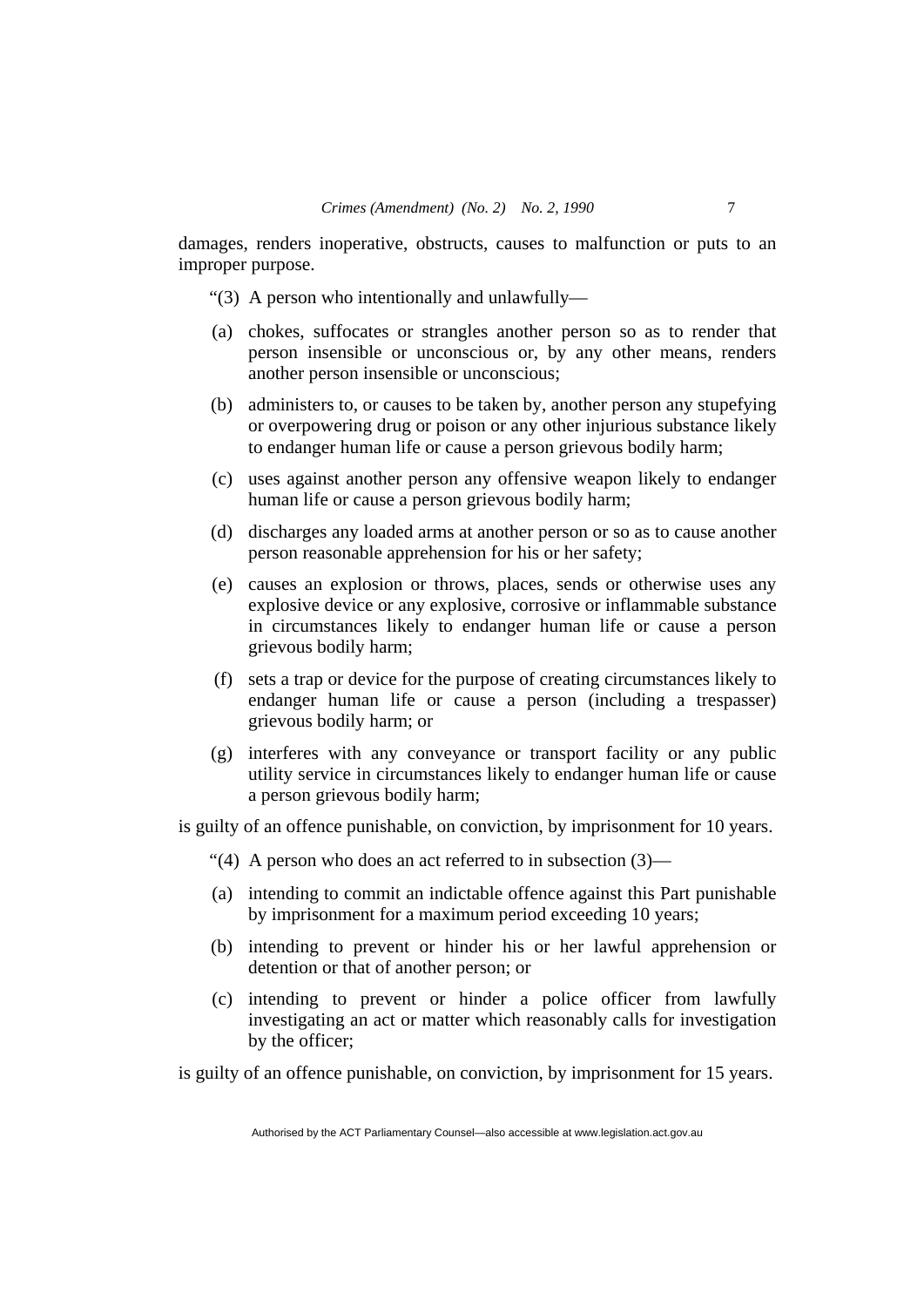#### **Acts endangering health etc.**

"28. (1) In this section, 'conveyance', 'interferes with', 'public utility service' and 'transport facility' have the same meanings as in section 27.

- "(2) A person who intentionally and unlawfully—
- (a) administers to, or causes to be taken by, another person any poison or other injurious substance with intent to injure or cause pain or discomfort to that person;
- (b) causes an explosion or throws, places, sends or otherwise uses any explosive device or any explosive, corrosive or inflammable substance in circumstances dangerous to the health, safety or physical wellbeing of another person;
- (c) sets a trap or device for the purpose of creating circumstances dangerous to the health, safety or physical well-being of another person (including a trespasser); or
- (d) interferes with any conveyance or transport facility or any public utility service in circumstances dangerous to the health, safety or physical well-being of another person;

is guilty of an offence punishable, on conviction, by imprisonment for 5 years.

### **Culpable driving of motor vehicle**

"29. (1) In this section—

- 'drug' has the same meaning as in the *Motor Traffic (Alcohol and Drugs) Act 1977* of the Territory;
- 'motor vehicle' has the same meaning as in the *Motor Traffic Act 1936* of the Territory.

"(2) A person who, by the culpable driving of a motor vehicle, causes the death of another person is guilty of an offence punishable, on conviction, by imprisonment for 7 years.

"(3) A person who, by the culpable driving of a motor vehicle, causes grievous bodily harm to another person is guilty of an offence punishable, on conviction, by imprisonment for 4 years.

"(4) For the purposes of this section, a person shall be taken to drive a motor vehicle culpably if the person drives the vehicle—

(a) negligently; or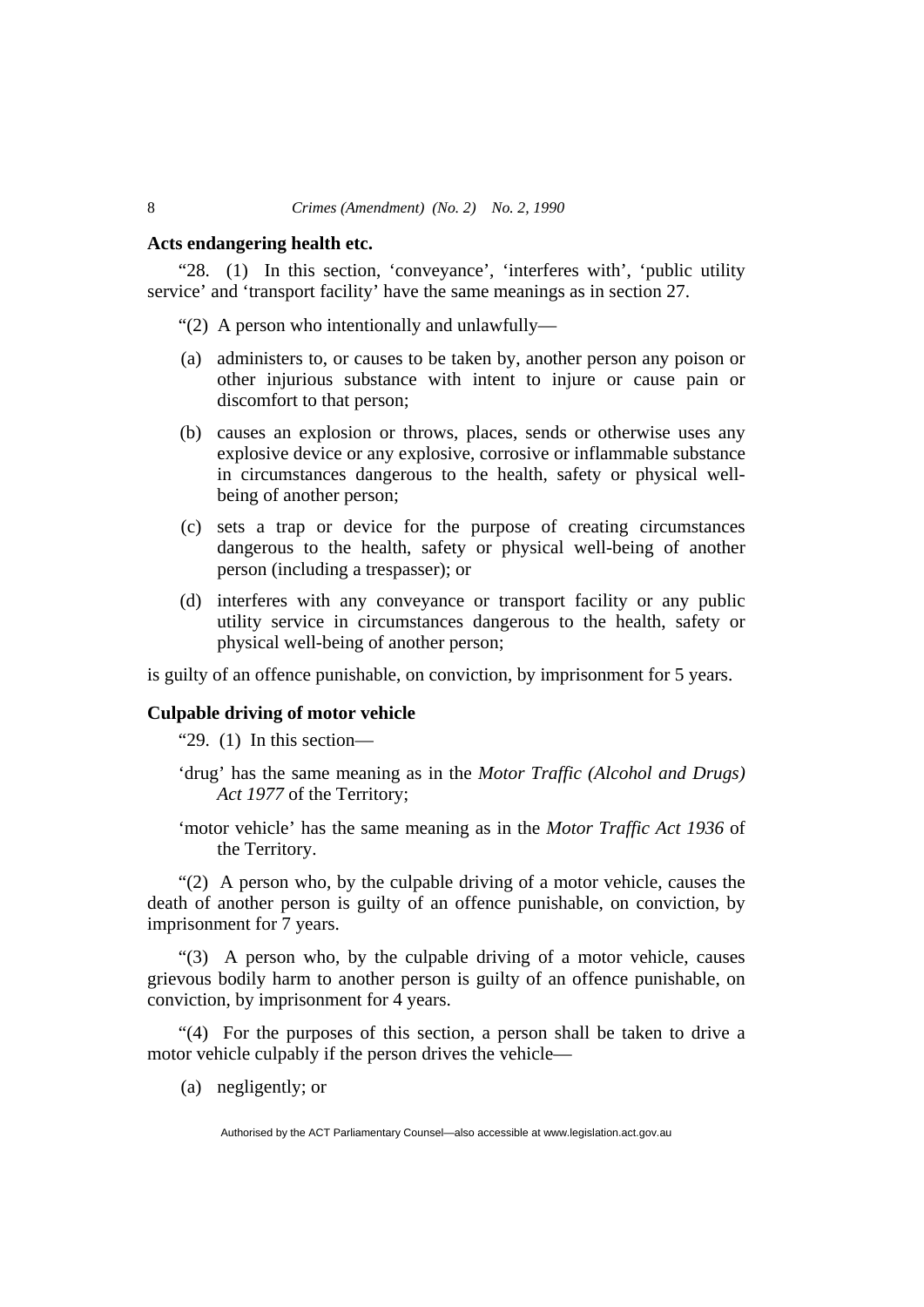(b) while under the influence of alcohol, or a drug, to such an extent as to be incapable of having proper control of the vehicle.

"(5) For the purposes of this section, a person shall be taken to drive a motor vehicle negligently if the person fails unjustifiably and to a gross degree to observe the standard of care which a reasonable person would have observed in all the circumstances of the case.

"(6) An information or indictment for an offence against subsection (2) or (3) shall specify the nature of the culpability, within the meaning of subsection (4), that is alleged.

"(7) Nothing in subsection (6) renders inadmissible in proceedings for an offence against subsection (2) or (3) evidence that, apart from that subsection, would be admissible in the proceedings.

"(8) Nothing in this section affects—

- (a) the liability of a person to be convicted of murder or manslaughter or any other offence; or
- (b) the punishment that may be imposed for such an offence.

"(9) A person who has been convicted or acquitted of an offence against subsection  $(2)$  or  $(3)$  is not liable to be convicted of any other offence against this Act on the same facts or on substantially the same facts.

"(10) Subject to section 47, a person is not liable to be convicted of an offence against subsection (2) or (3) if the person has been convicted or acquitted of any other offence on the same facts or on substantially the same facts.

#### **Threat to kill**

"30. Where—

- (a) a person makes a threat to another person to kill that other person or any third person—
	- (i) intending that other person to fear that the threat would be carried out; or
	- (ii) being reckless whether or not that other person would fear that the threat would be carried out; and
- (b) the threat is made—
	- (i) without lawful excuse; and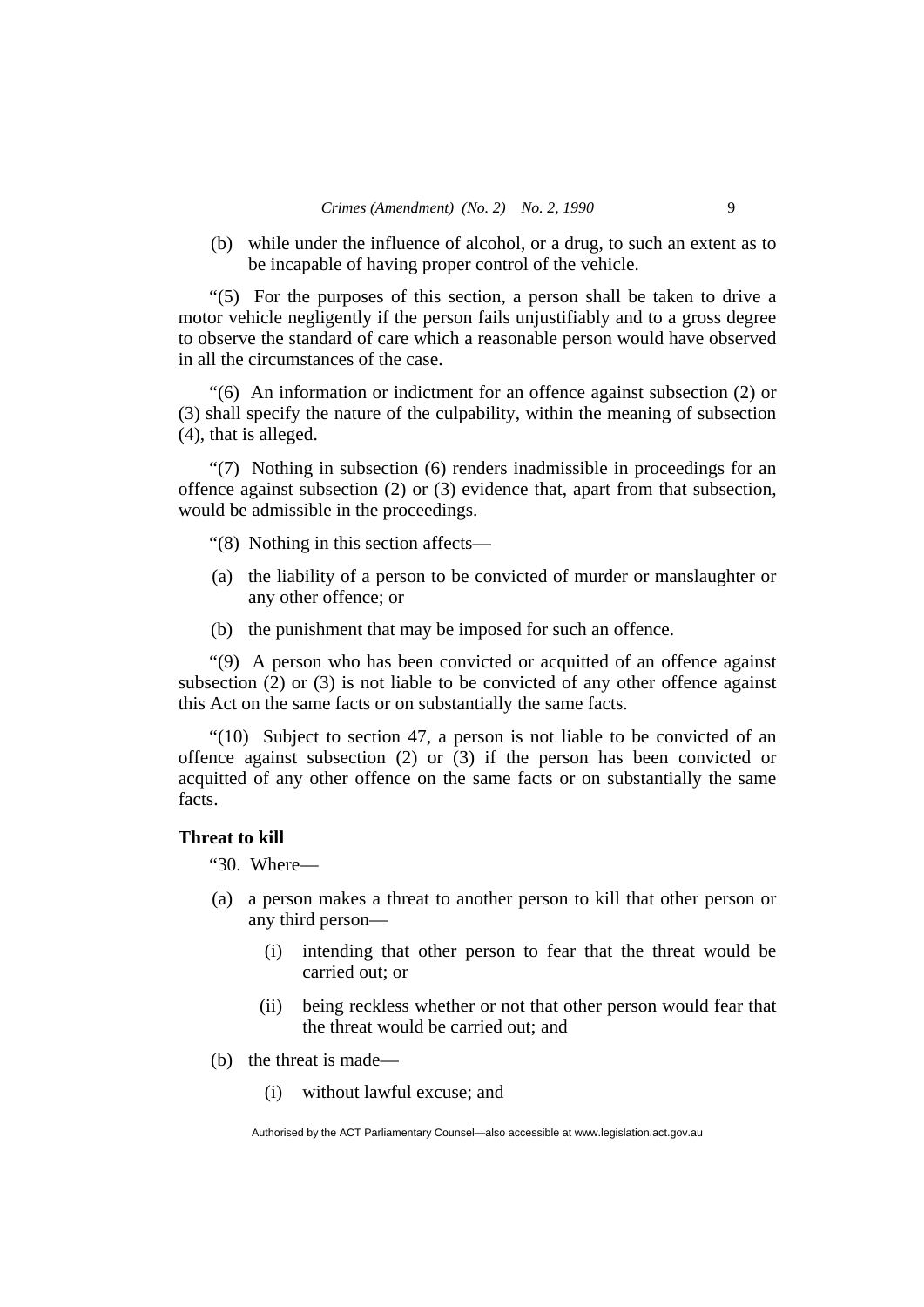(ii) in circumstances in which a reasonable person would fear that the threat would be carried out;

the first-mentioned person is guilty of an offence punishable, on conviction, by imprisonment for 10 years.

### **Threat to inflict grievous bodily harm**

"31. Where—

- (a) a person makes a threat to another person to inflict grievous bodily harm on that other person or any third person—
	- (i) intending that other person to fear that the threat would be carried out; or
	- (ii) being reckless whether or not that other person would fear that the threat would be carried out; and
- (b) the threat is made—
	- (i) without lawful excuse; and
	- (ii) in circumstances in which a reasonable person would fear that the threat would be carried out;

the first-mentioned person is guilty of an offence punishable, on conviction, by imprisonment for 5 years.

### **Demands accompanied by threats**

"32.  $(1)$  A person who-

- (a) makes a demand of another person;
- (b) resists, prevents or hinders his or her lawful apprehension or detention, or that of another person; or
- (c) prevents or hinders a police officer from lawfully investigating any act or matter which reasonably calls for investigation by the officer;

with a threat to kill or inflict grievous bodily harm on a person (other than the offender or an accomplice of the offender) is guilty of an offence punishable, on conviction, by imprisonment for 20 years.

- " $(2)$  A person who-
- (a) makes a demand of another person;
- (b) resists, prevents or hinders his or her lawful apprehension or detention, or that of another person; or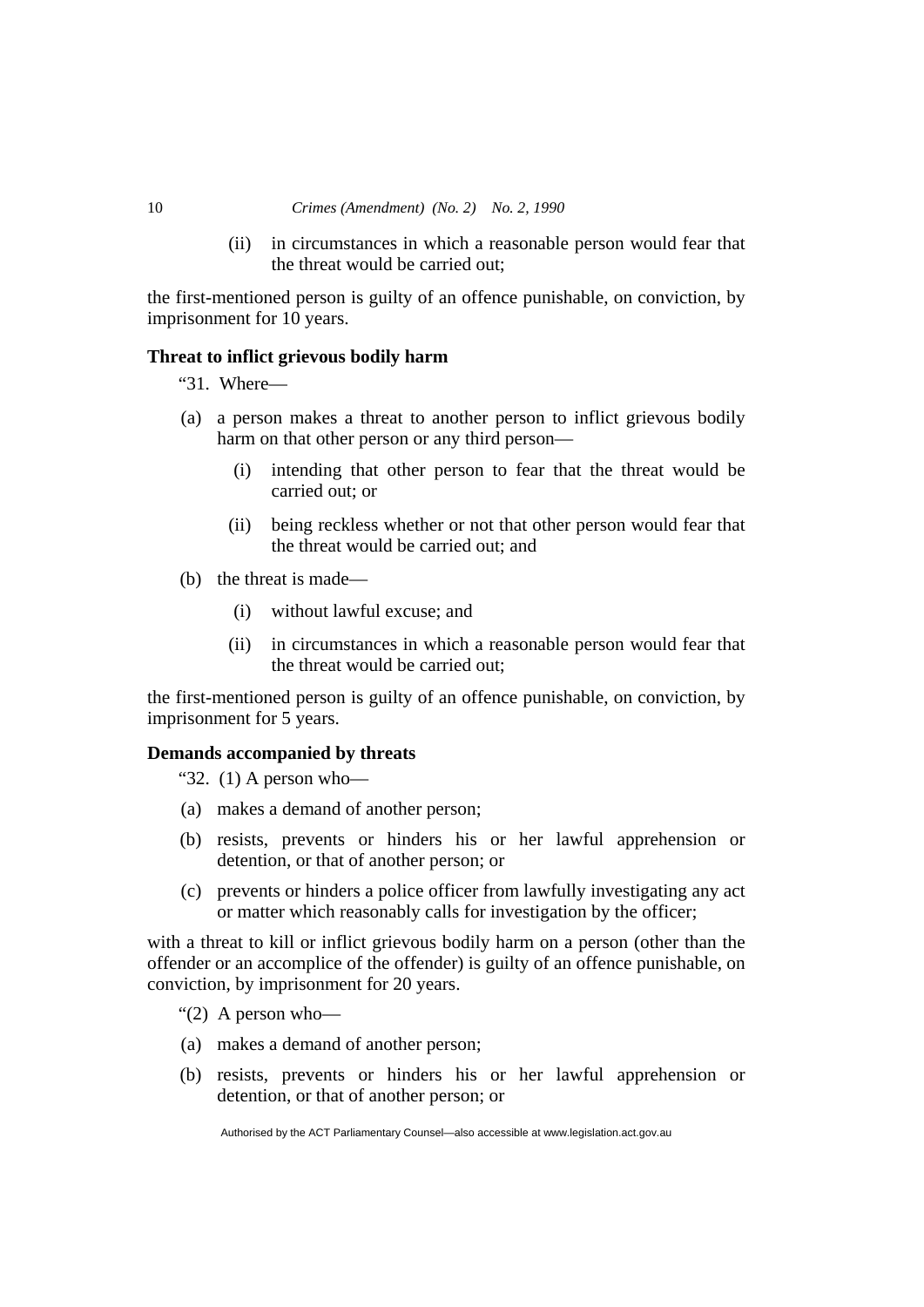(c) prevents or hinders a police officer from lawfully investigating any act or matter which reasonably calls for investigation by the officer;

with a threat to endanger the health, safety or physical well-being of a person (other than the offender or an accomplice of the offender) is guilty of an offence punishable, on conviction, by imprisonment for 10 years.

#### **Possession of object with intent to kill etc.**

"33. A person who—

- (a) has possession of an object capable of causing harm to another person; and
- (b) intends to use the object, or to cause or permit another person to use the object, unlawfully to kill another person or cause grievous bodily harm to another person;

is guilty of an offence punishable, on conviction, by imprisonment for 5 years.

# **Forcible confinement**

"34. A person who unlawfully confines or imprisons another person is guilty of an offence punishable, on conviction, by imprisonment for 10 years.

# **Torture**

"35. (1) In this section, 'act of torture' means any act by which severe pain or suffering, whether physical or mental, is intentionally inflicted on a person—

- (a) for such purposes as—
	- (i) obtaining from the person or from a third person information or a confession;
	- (ii) punishing the person for an act which that person or a third person has committed or is suspected of having committed; or
	- (iii) intimidating or coercing the person or a third person; or
- (b) for any reason based on discrimination of any kind;

but does not include any such act arising only from, inherent in or incidental to, lawful sanctions that are not inconsistent with the Articles of the International Covenant on Civil and Political Rights (being the Covenant a copy of the English text of which is set out in Schedule 2 to the *Human Rights and Equal Opportunity Commission Act 1986* of the Commonwealth).

" $(2)$  A person who-

Authorised by the ACT Parliamentary Counsel—also accessible at www.legislation.act.gov.au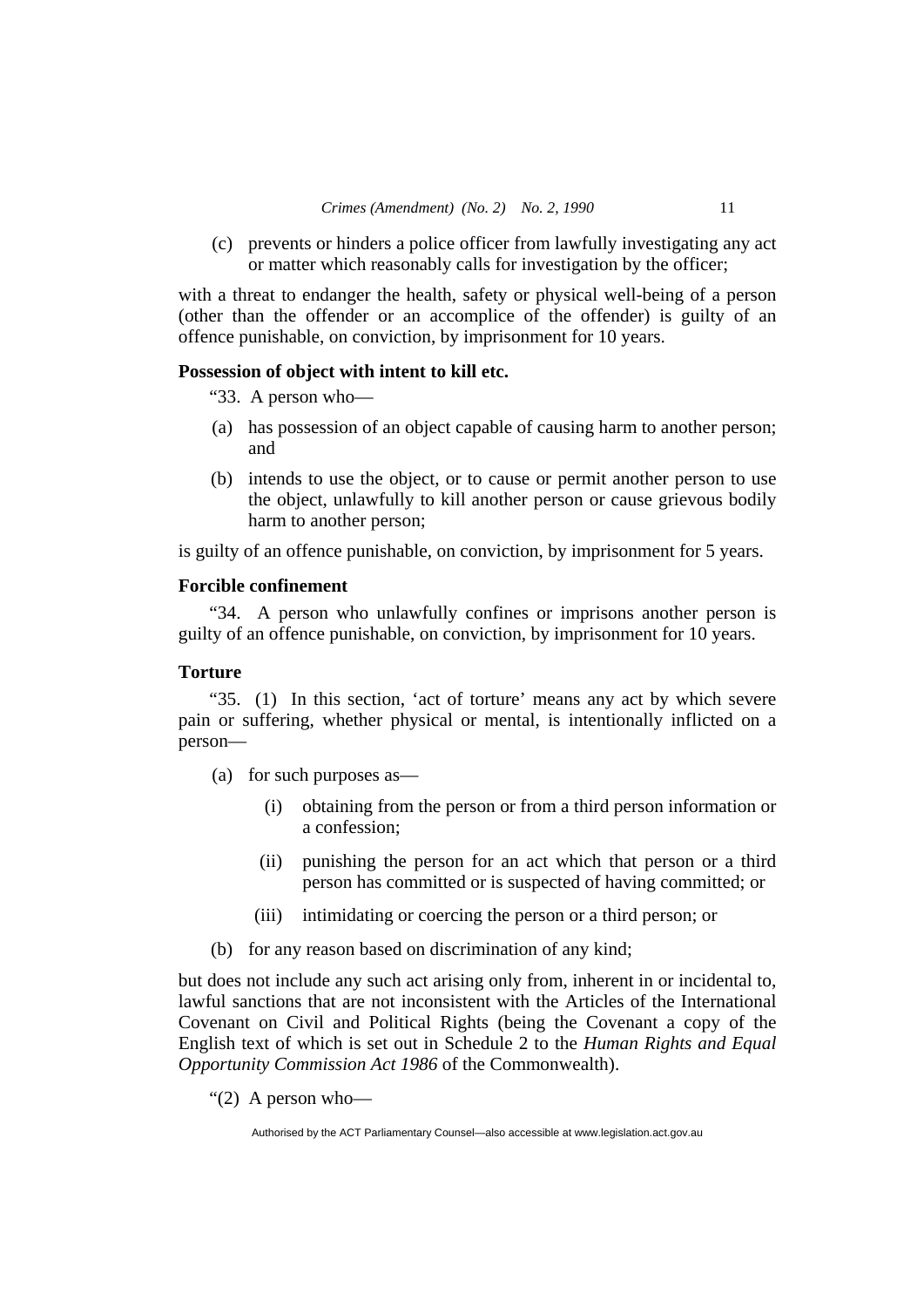- (a) is a public official or acting in an official capacity; or
- (b) is acting at the instigation, or with the consent or acquiescence, of a public official or a person acting in an official capacity;

and who commits an act of torture is guilty of an offence punishable, on conviction, by imprisonment for 10 years.

#### **Abduction of young person**

"36. A person who unlawfully takes, or causes to be taken, an unmarried person under the age of 16 years out of the lawful control and against the will of a person having lawful control of the unmarried person is guilty of an offence punishable, on conviction, by imprisonment for 5 years.

#### **Kidnapping**

"37. A person who leads, takes or entices away or detains a person with intent to hold that person for ransom or for any other advantage to any person is guilty of an offence punishable, on conviction, by—

- (a) if that other person suffers any grievous bodily harm while being so led, taken or enticed away, or detained—imprisonment for 20 years; or
- (b) in any other case—imprisonment for 15 years.

### **Unlawfully taking child etc.**

"38. A person who, by force or deception, leads, takes or entices away or detains a child under the age of 12 years—

- (a) intending unlawfully to deprive another person of the lawful control of the child; or
- (b) intending to steal any article on or about the person of the child;

is guilty of an offence punishable, on conviction, by imprisonment for 10 years.

#### **Exposing or abandoning child**

"39. A person who unlawfully abandons or exposes a child under the age of 2 years and thereby endangers the life or health of the child is guilty of an offence punishable, on conviction, by imprisonment for 5 years.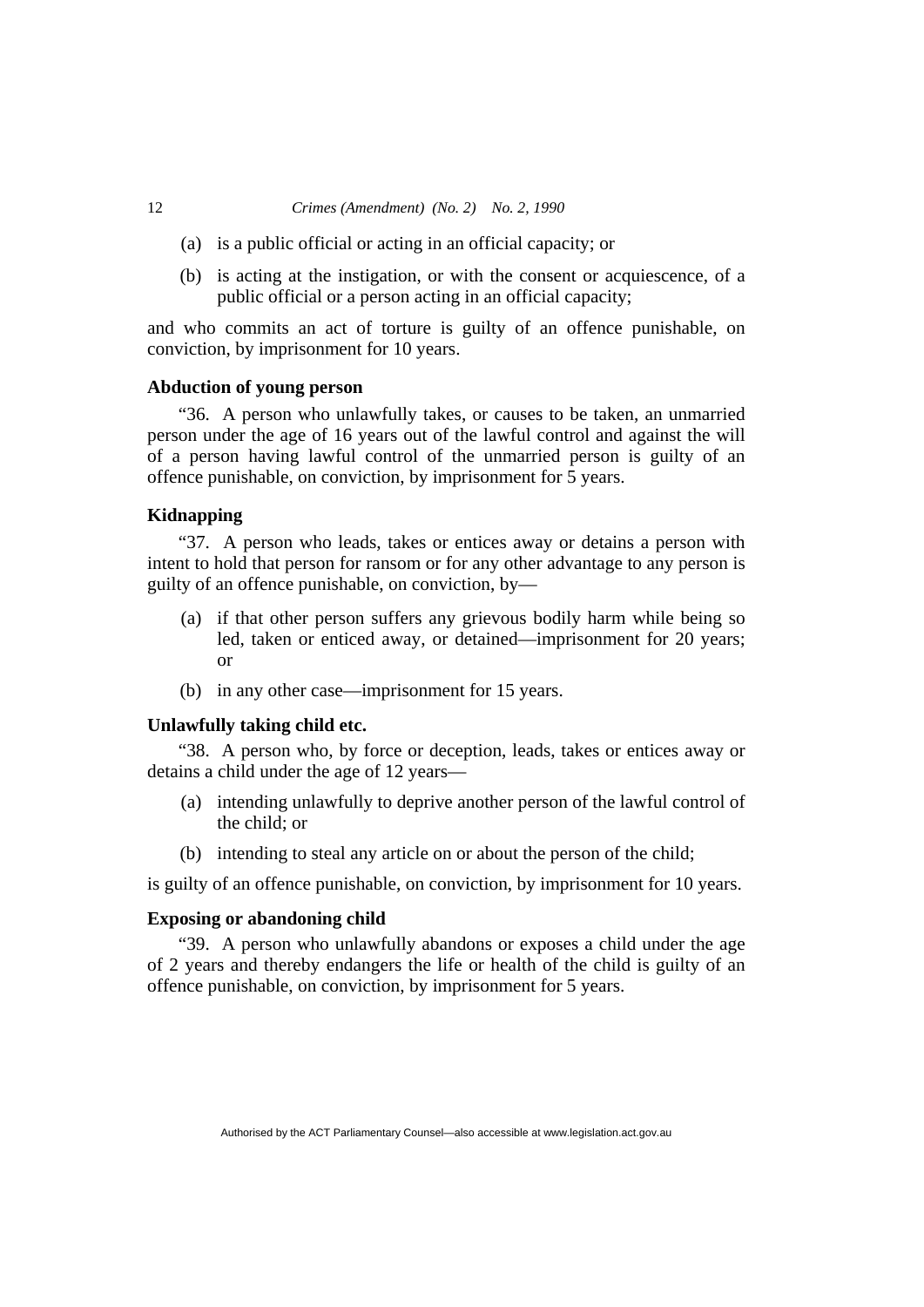#### **Child destruction**

"40. A person who unlawfully and, either intentionally or recklessly, by any act or omission occurring in relation to a childbirth and before the child is born alive—

- (a) prevents the child from being born alive; or
- (b) contributes to the child's death;

is guilty of an offence punishable, on conviction, by imprisonment for 15 years.

#### **Childbirth—grievous bodily harm**

"41. A person who unlawfully and, either intentionally or recklessly, by any act or omission occurring in relation to a childbirth and before the child is born alive, inflicts grievous bodily harm on the child, is guilty of an offence punishable, on conviction, by imprisonment for 10 years.

## **Procuring own miscarriage**

"42. A pregnant woman who unlawfully—

- (a) administers to herself any drug or noxious thing; or
- (b) uses any instrument or other means;

intending to procure her own miscarriage is guilty of an offence punishable, on conviction, by imprisonment for 10 years.

#### **Procuring another's miscarriage**

"43. A person who, unlawfully and with intent to procure a woman's miscarriage (whether or not she is pregnant)—

- (a) administers a drug to the woman or causes a drug to be taken by the woman; or
- (b) uses any instrument or other means;

is guilty of an offence punishable, on conviction, by imprisonment for 10 years.

#### **Procuring drugs etc. to procure miscarriage**

"44. A person who supplies or procures any drug or noxious thing or any instrument or other thing, knowing that it is intended to be used unlawfully with intent to procure the miscarriage of a woman (whether pregnant or not) is guilty of an offence punishable, on conviction, by imprisonment for 5 years.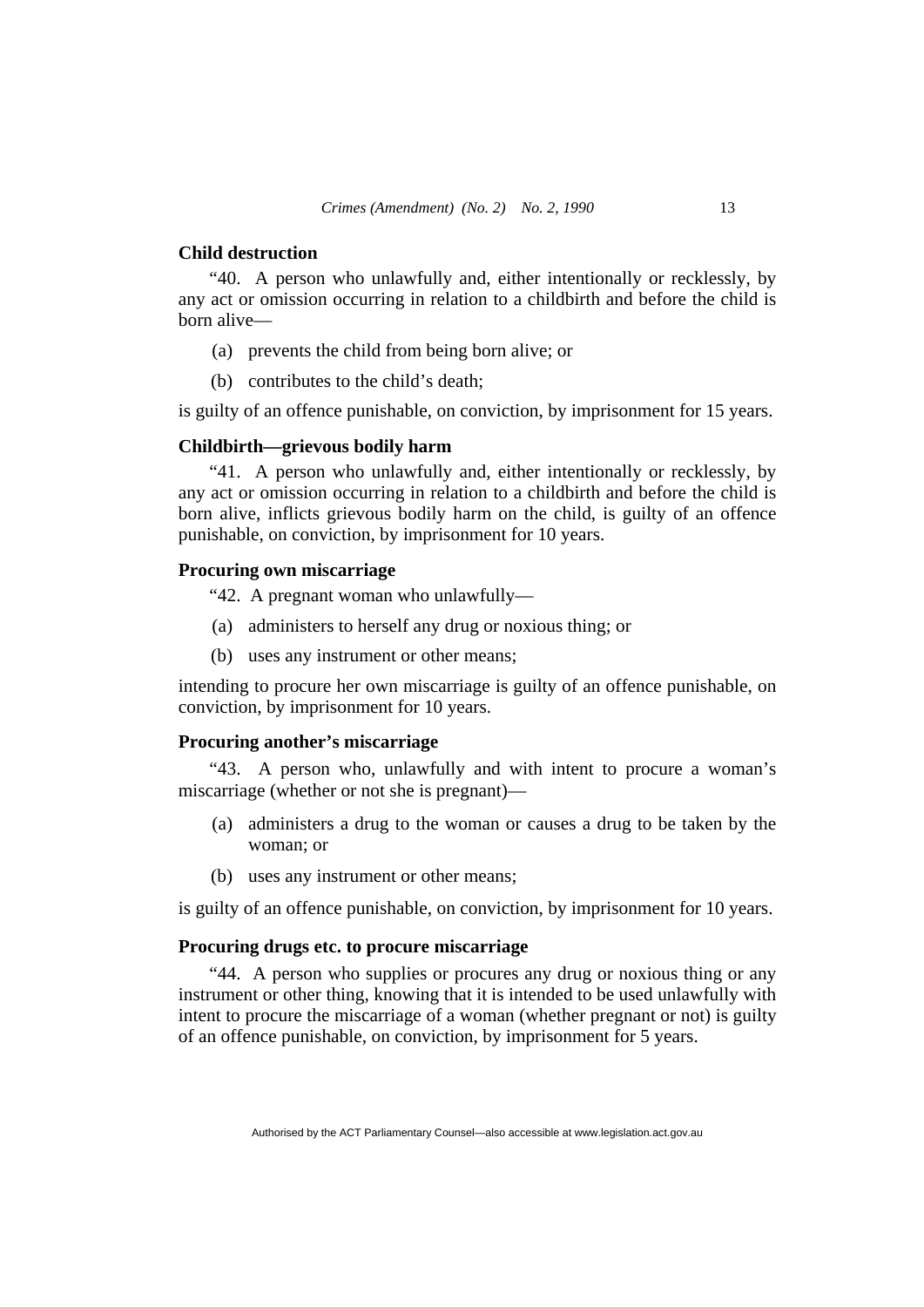#### **Concealment of birth**

"45. (1) A person who disposes of the dead body of a child (whether or not the child was born alive) with intent to conceal the child's birth is guilty of an offence punishable, on conviction, by imprisonment for 2 years.

"(2) It is a defence to a charge for an offence against subsection (1) if the accused satisfies the court or jury that the body disposed of had issued from the mother's body before the end of the 28th week of pregnancy.

#### **Misconduct with regard to corpses**

"46. A person who—

- (a) indecently interferes with any dead human body; or
- (b) improperly interferes with, or offers any indignity to, any dead human body or human remains (whether buried or not);

is guilty of an offence punishable, on conviction, by imprisonment for 2 years.

# **Alternative verdicts**

"47. Where, on a trial for an offence against a provision specified in column 1 in an item in the following table, the jury is not satisfied that the accused is guilty of that offence but is satisfied that the accused is guilty of an offence against a provision specified in column 3 in that item, it may find the accused not guilty of the offence charged but guilty of the offence against the provision specified in column 3: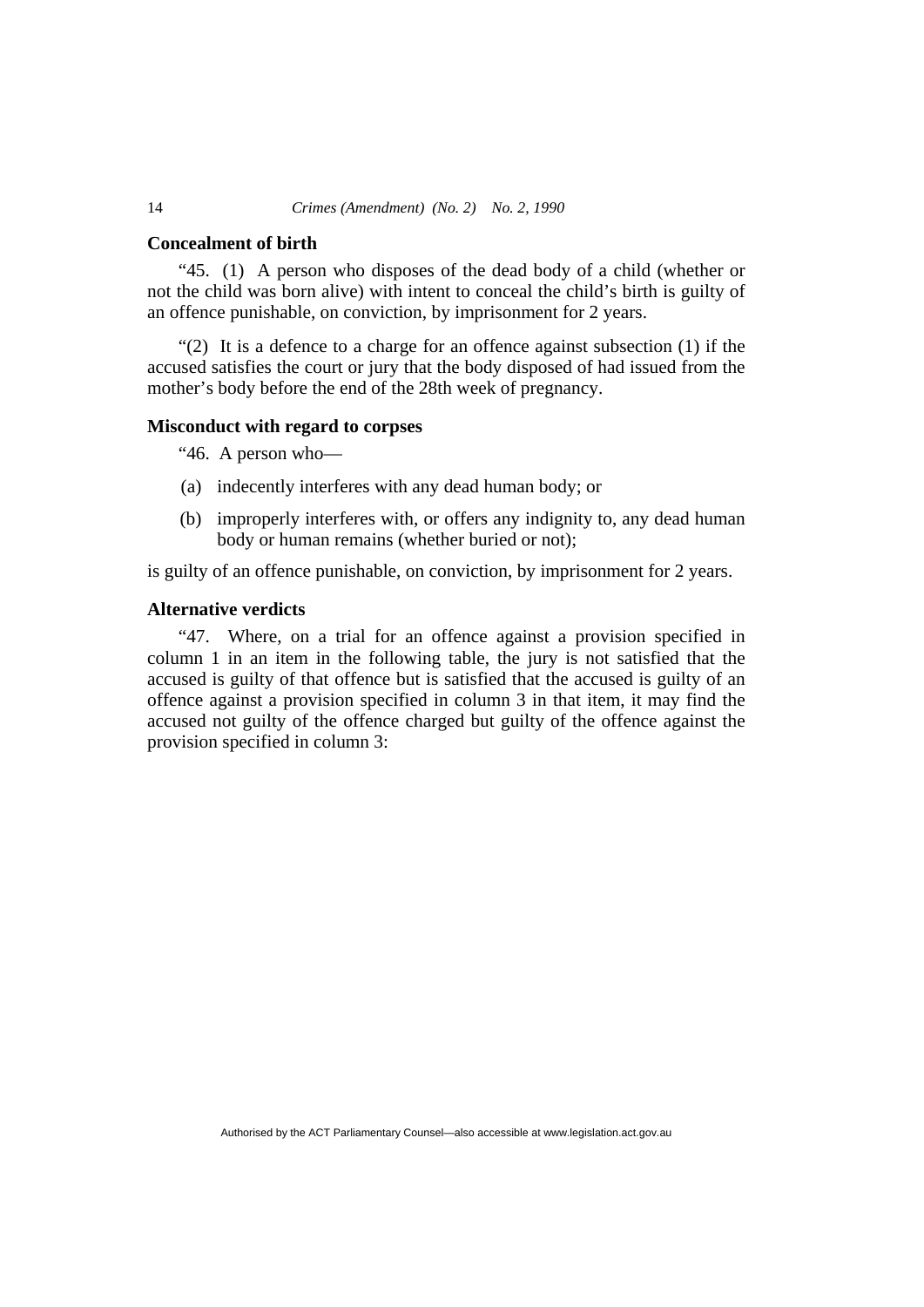| Col 1 | Col 2                      | Col 3                   |
|-------|----------------------------|-------------------------|
| Item  | Offence charged            | Alternative offences    |
| 1     | Subsection 12(2)           | (a) Subsection 15 $(2)$ |
|       | (Murder)                   | (b) Subsection $17(1)$  |
|       |                            | (c) Subsection $17(2)$  |
|       |                            | $(d)$ Section 40        |
|       |                            | (e) Subsection $45(1)$  |
| 2     | Subsection 15 (1)          | (a) Subsection $17(1)$  |
|       | (Manslaughter)             | (b) Subsection $17(2)$  |
|       |                            | (c) Section 20          |
|       |                            | $(d)$ Section 25        |
|       |                            | (e) Subsection 29 $(2)$ |
|       |                            | (f) Section 40          |
|       |                            | $(g)$ Subsection 45 (1) |
| 3     | Section 19                 | (a) Section 20          |
|       | (Intentionally inflicting  | (b) Section 21          |
|       | grievous bodily harm)      | (c) Section 23          |
|       |                            | (d) Section 41          |
| 4     | Section 20                 |                         |
|       | (Recklessly inflicting     | (a) Section 23          |
|       | grievous bodily harm)      | (a) Section 25          |
|       |                            | (c) Subsection 29 $(3)$ |
|       |                            | $(d)$ Section 41        |
| 5     | Section 21                 | (a) Section 23          |
|       | (Wounding)                 | (b) Section 24          |
|       |                            | (c) Section 26          |
| 6     | Subsection 22 (2)          | Section 26              |
|       | (Assault with intent to    |                         |
|       | commit indictable offence) |                         |
| 7     | Section 24                 | Section 26              |
|       | (Assault occasioning       |                         |
|       | actual bodily harm)        |                         |
| 8     | Paragraph 27 (3) (b)       | Paragraph 28 (2) (a)    |
|       | (Administering drugs       |                         |
|       | etc. endangering           |                         |
|       | life etc.)                 |                         |
| 9     | Paragraph 27 (3) (e)       | Paragraph $28(2)(b)$    |
|       | (Causing explosions        |                         |
|       | etc. endangering           |                         |
|       | life etc.)                 |                         |